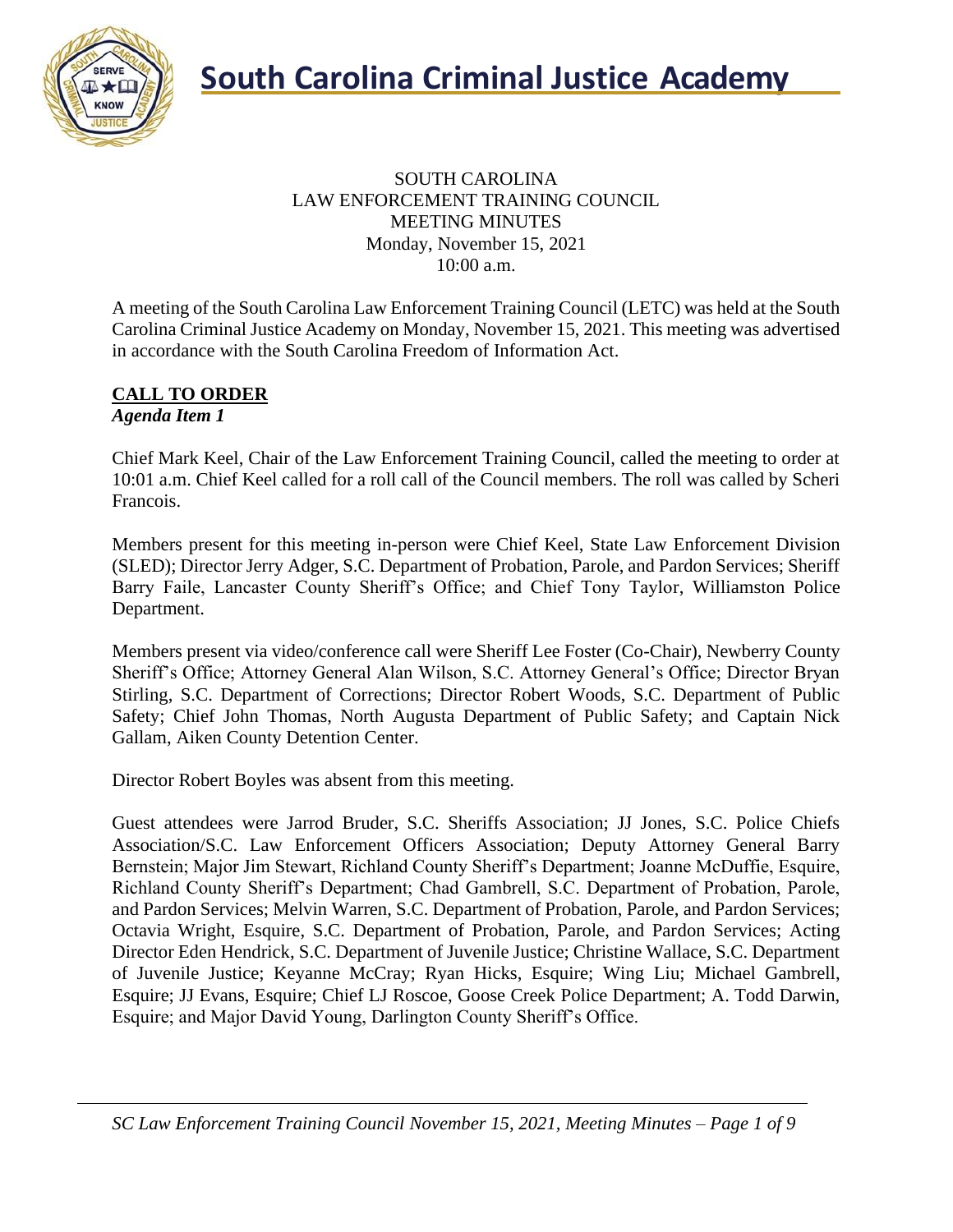

### **South Carolina Criminal Justice Academy**<br>KNOW

S.C. Criminal Justice Academy attendees were Director Jackie Swindler; Scheri Francois, Executive Assistant; James Fennell, General Counsel; Lauren Fennell; Accreditation Manager; Justin Miller, IT Manager; and Christopher Brumlow, Investigator.

### **APPROVAL OF AGENDA**

### *Agenda Item 2*

A motion to adopt the agenda was made by Sheriff Faile and seconded by Director Adger. Council voted unanimously to adopt the agenda as presented.

### **APPROVAL FOR MEETING MINUTES**

*Agenda Item 3*

A motion to approve the minutes of the October 20, 2021, meeting was made by Director Adger and seconded by Director Stirling. Council voted unanimously to accept the meeting minutes as recorded.

### **DIRECTOR'S REPORT**

*Agenda Item 4*

- A. **General Counsel Report**
	- Misconduct Cases

### **Keyanne McCray:** *2021-CJA-02-11 (SCPPP)* **-**

**Summary:** Allegation of willfully making false, misleading, incomplete, deceitful, or incorrect statements to a law enforcement officer, a law enforcement agency, or a representative of the agency, except when required by departmental policy or by the laws of this State. **Request for Final Agency Decision.**

Hearing Officer recommended that Council:

- A) Issue its final agency decision, pursuant to S.C. Code Ann. Regs. 37-107 D., finding that the allegation of misconduct reported against Keyanne L. McCray by the South Carolina Department of Probation, Parole, and Pardon Services has been proven by substantial evidence; and
- B) Impose such sanction as the Council in its discretion deems appropriate pursuant to its authority set forth at S.C. Code Ann. Regs. 37-108 A.

Attorney Michael Gambrell attended the meeting to represent Ms. McCray and to answer questions from Council, if applicable.

*SC Law Enforcement Training Council November 15, 2021, Meeting Minutes – Page 2 of 9*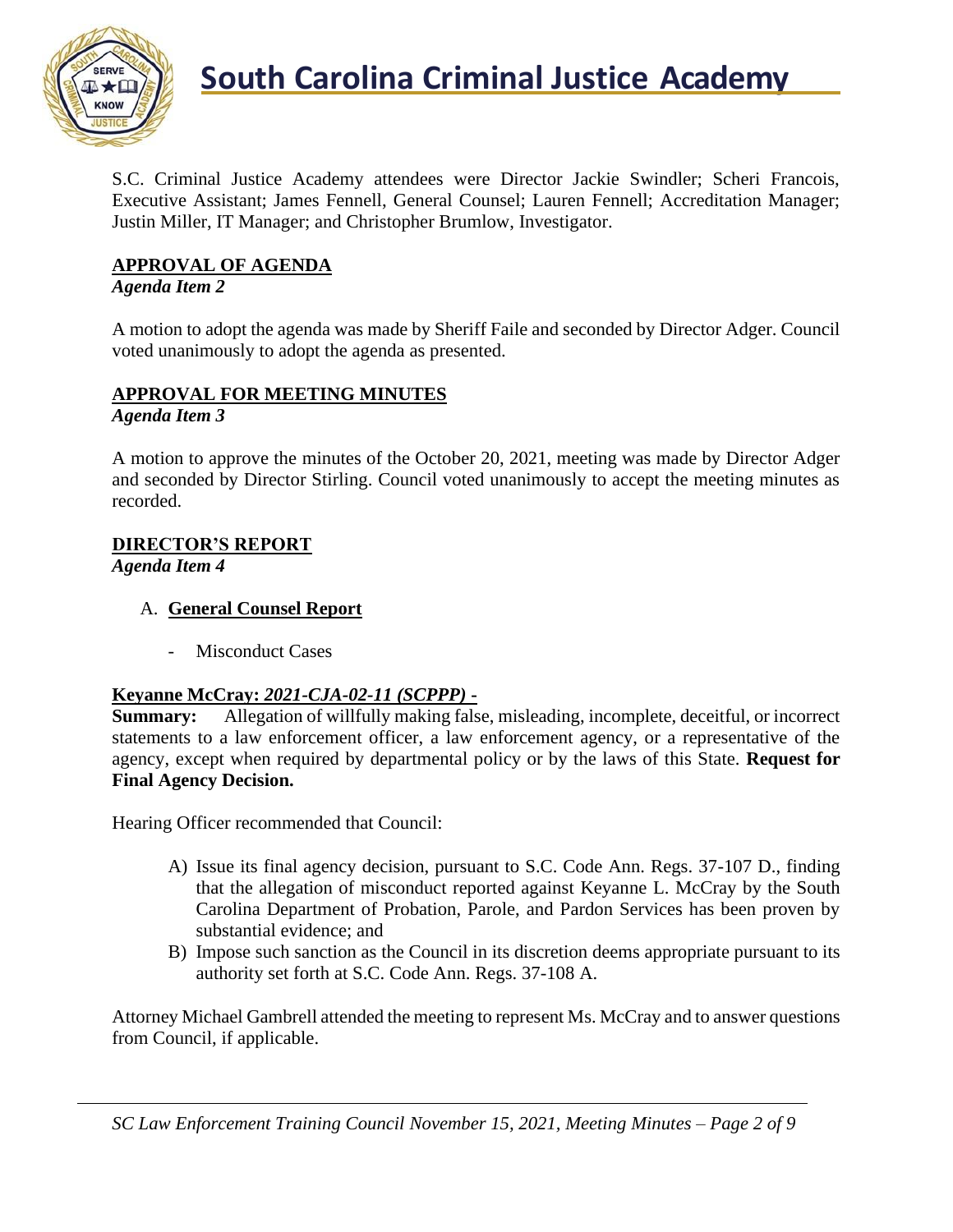

Ms. McCray was also in attendance at this meeting to answer questions from Council, if applicable.

Attorney Octavia Wright attended the meeting to represent the agency and to answer questions from Council, if applicable.

Upon hearing from both attorneys, Sheriff Faile made a motion to permanently deny Ms. McCray's eligibility for law enforcement certification. Director Stirling seconded the motion. Council voted unanimously to permanently deny Ms. McCray's eligibility for law enforcement certification. *Please note that Director Adger recused himself from the voting process in this case.*

### **Derrick Loftis:** *2020-CJA-01-21 (Seneca PD)***-**

**Summary:** Allegation of conviction, plea of guilty, plea of no contest or admission of guilt (regardless of withheld adjudication) to a felony, a crime punishable by a sentence of more than one year (regardless of the sentence actually imposed, if any), crime of moral turpitude in this or any jurisdiction. **Request for Final Agency Decision.**

Hearing Officer recommended that Council:

- A) Approve, pursuant to the authority of Council set for at S.C. Code Ann. § 23-23-150 (G) (1), Derrick Loftis' eligibility for certification as a law enforcement officer in the State of South Carolina; and
- B) Expunge within thirty (30) days of the final agency decision in this matter, pursuant to the requirements of S.C. Code Ann. § 23-23-150 (M), all evidence related to the allegation of misconduct filed against Derrick Loftis by the Seneca Police Department.

Director Adger made a motion to adopt the recommendation of the Hearing Officer. Chief Taylor seconded the motion. Council voted unanimously to adopt the recommendation of the Hearing Officer and granted Mr. Loftis' eligibility for law enforcement certification and expunge all evidence related to the allegation pf misconduct within thirty (30) days.

### **Wing Liu:** *2020-CJA-10-21 (Bennettsville PD) -*

**Summary:** Allegation of dangerous or unsafe practices involving firearms, weapons, or vehicles which indicate either a willful or wanton disregard for the safety of persons or property. **Request for Final Agency Decision.**

Hearing Officer recommended that Council:

- A) Issue its final agency decision, pursuant to S.C. Code Ann. Regs. 37-107 D., finding that the allegation of misconduct filed against Wing Lui by the Bennettsville Police Department has been proven by substantial evidence; and
- B) Impose such sanction as the Council in its discretion deems appropriate pursuant to its authority set forth at S.C. Code Ann. Regs. 37-108 A.

*SC Law Enforcement Training Council November 15, 2021, Meeting Minutes – Page 3 of 9*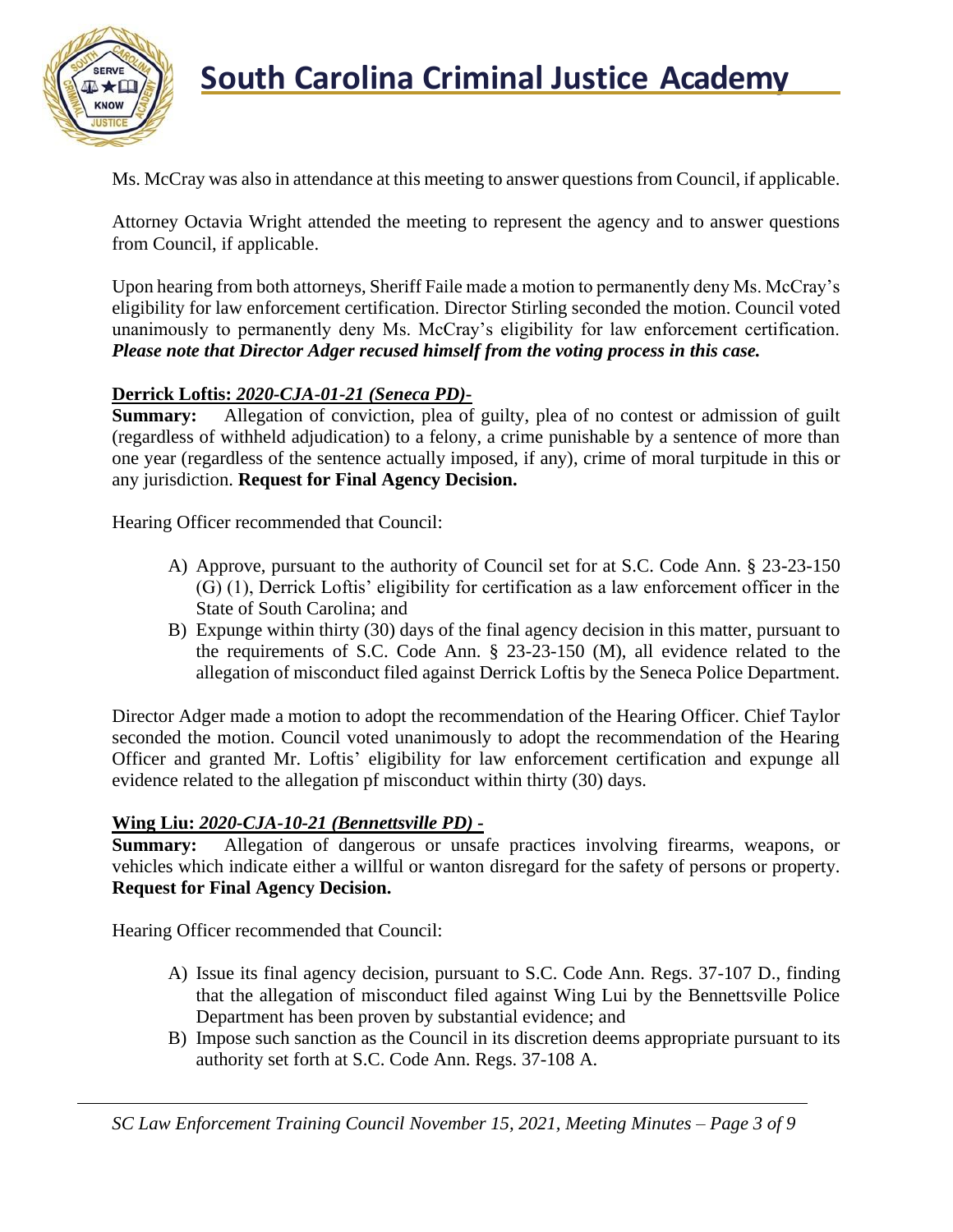

Attorney Ryan Hicks attended the meeting to represent Mr. Liu and to answer questions from Council, if applicable.

Mr. Liu also intended the meeting to speak on his own behalf and to answer any questions from Council, if applicable.

Council had questions answered by Mr. Liu regarding the allegation of misconduct made against him by the Bennettsville Police Department. Council also sought clarity from Mr. Fennell regarding federal laws and the altering of firearms.

After an at-length discussion, Director Stirling made a motion finding that Mr. Liu did commit misconduct. Director Adger seconded the motion. Council voted unanimously to find that evidence of misconduct was proven by substantial evidence.

Director Stirling then made a motion to table the final decision regarding Mr. Liu's law enforcement certification until further legal advice regarding the altering of firearms can be given at the December meeting. Attorney General Wilson seconded the motion. Council voted unanimously to revisit this case at the December meeting to allow time to receive further legal advice.

### **Erik Chwick:** *2020-CJA-11-04 (Spartanburg Co. SO Det. Div.) –*

**Summary:** Allegation of willfully making false, misleading, incomplete, deceitful, or incorrect statements to a law enforcement officer, a law enforcement agency, or a representative of the agency, except when required by departmental policy or by the laws of this State. **Request for Final Agency Decision.**

Hearing Officer recommended that Council:

- A) Issue its final agency decision, pursuant to S.C. Code Ann. Regs. 37-107 D., finding that the allegation of misconduct reported against Erik Chwick by the Spartanburg County Sheriff's Office- Detention Division have been proven by substantial evidence; and
- B) Impose such sanction as the Council in its discretion deems appropriate pursuant to its authority set forth at S.C. Code Ann. Regs. 37-108 A.

Attorney Ryan Hicks attended this meeting to represent Mr. Chwick and to answer questions from Council, if applicable.

Attorney A. Todd Darwin attended this meeting to represent the agency and to answer questions from Council, if applicable.

*SC Law Enforcement Training Council November 15, 2021, Meeting Minutes – Page 4 of 9*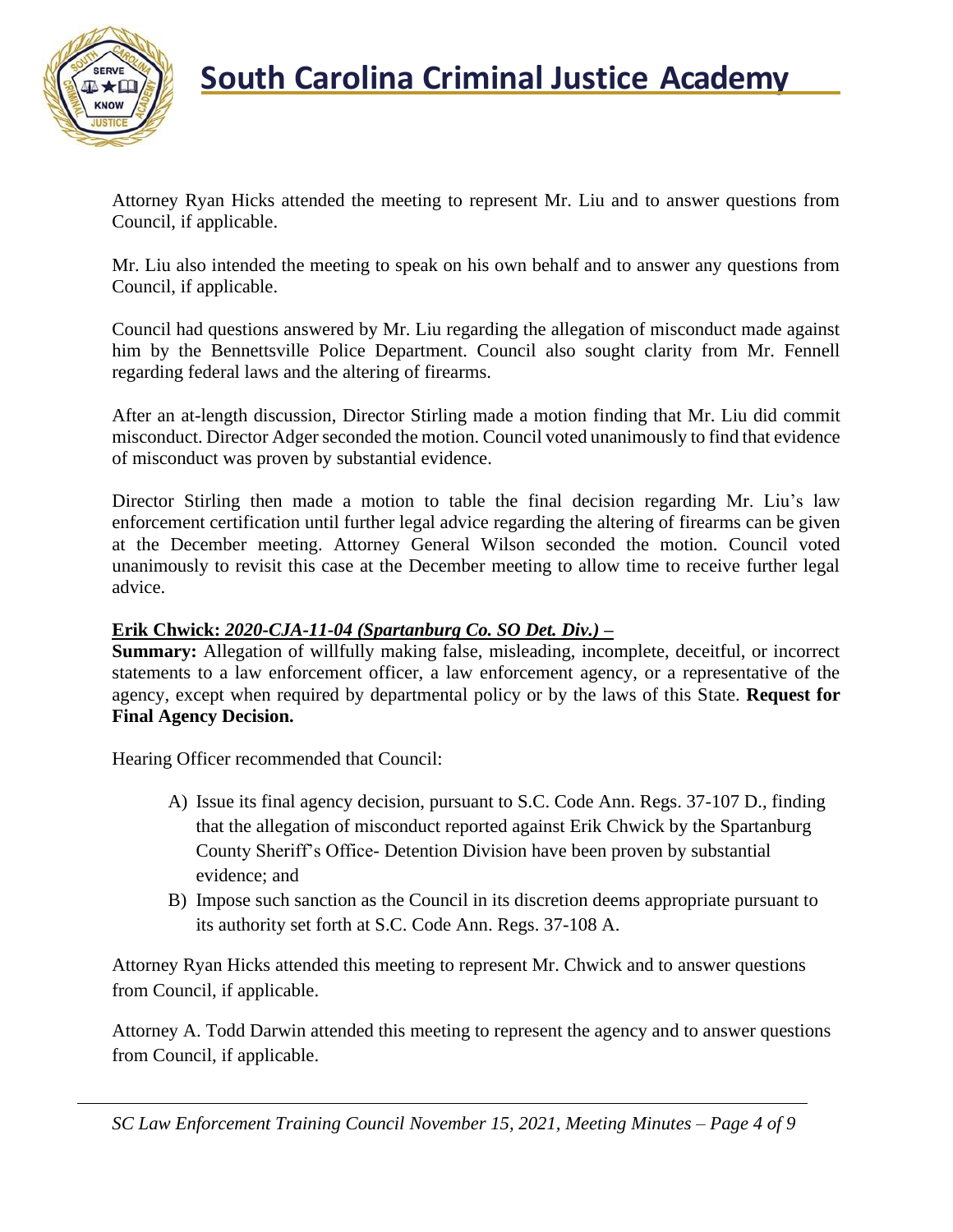

## **South Carolina Criminal Justice Academy**<br>KNOW

After hearing from both attorneys, Sheriff Faile made a motion to permanently deny Mr. Chwick's eligibility for law enforcement certification. Director Adger seconded the motion. Council voted unanimously to permanently deny Mr. Chwick's eligibility for law enforcement certification.

### **Lonnie Hughes:** *2021-CJA-02-02 (Mauldin PD) –*

**Summary:** Allegation of willfully making false, misleading, incomplete, deceitful, or incorrect statements to a law enforcement officer, a law enforcement agency, or a representative of the agency, except when required by departmental policy or by the laws of this State. **Request for Final Agency Decision.**

Hearing Officer recommended that Council:

- A) Deny Respondent's motion to dismiss the misconduct allegation reported by the Department;
- B) Issue its final agency decision, pursuant to S.C. Code Ann. Regs. 37-107 D., finding that the allegation of misconduct reported against Lonnie A. Hughes by the Mauldin Police Department has been proven by substantial evidence; and
- C) Impose such sanction as the Council in its discretion deems appropriate pursuant to its authority set forth at S.C. Code Ann. Regs. 37-108 A.

Sheriff Foster made a motion to accept the recommendation of the Hearing Officer to permanently deny Mr. Hughes' eligibility for law enforcement certification. Chief Taylor seconded the motion. Council voted unanimously to permanently deny Mr. Hughes' eligibility for law enforcement certification.

### **Joshua Rivers:** *2021-CJA03-13 (Darlington Co. SO)* **–**

**Summary:** Allegation of conviction, plea of guilty, a plea of no contest or admission of guilt to a felony, a crime punishable by a sentence of more than one year, regardless of the sentence actually imposed, or a crime of moral turpitude, any of which were committed in this State or any other jurisdiction. **Request for Final Agency Decision.**

- A) Issue its final Department decision, pursuant to S.C. Code Ann. Regs. 37-107 D., finding that the allegation of misconduct reported against Joshua Rivers by the Darlington County Sheriff's Office has been proven by substantial evidence; and
- B) Impose such sanction as the Council in its discretion deems appropriate pursuant to its authority set forth at S.C. Code Ann. Regs. 37-108 A.

Major David Young attended this meeting to represent the agency and to answer questions from Council, if applicable.

*SC Law Enforcement Training Council November 15, 2021, Meeting Minutes – Page 5 of 9*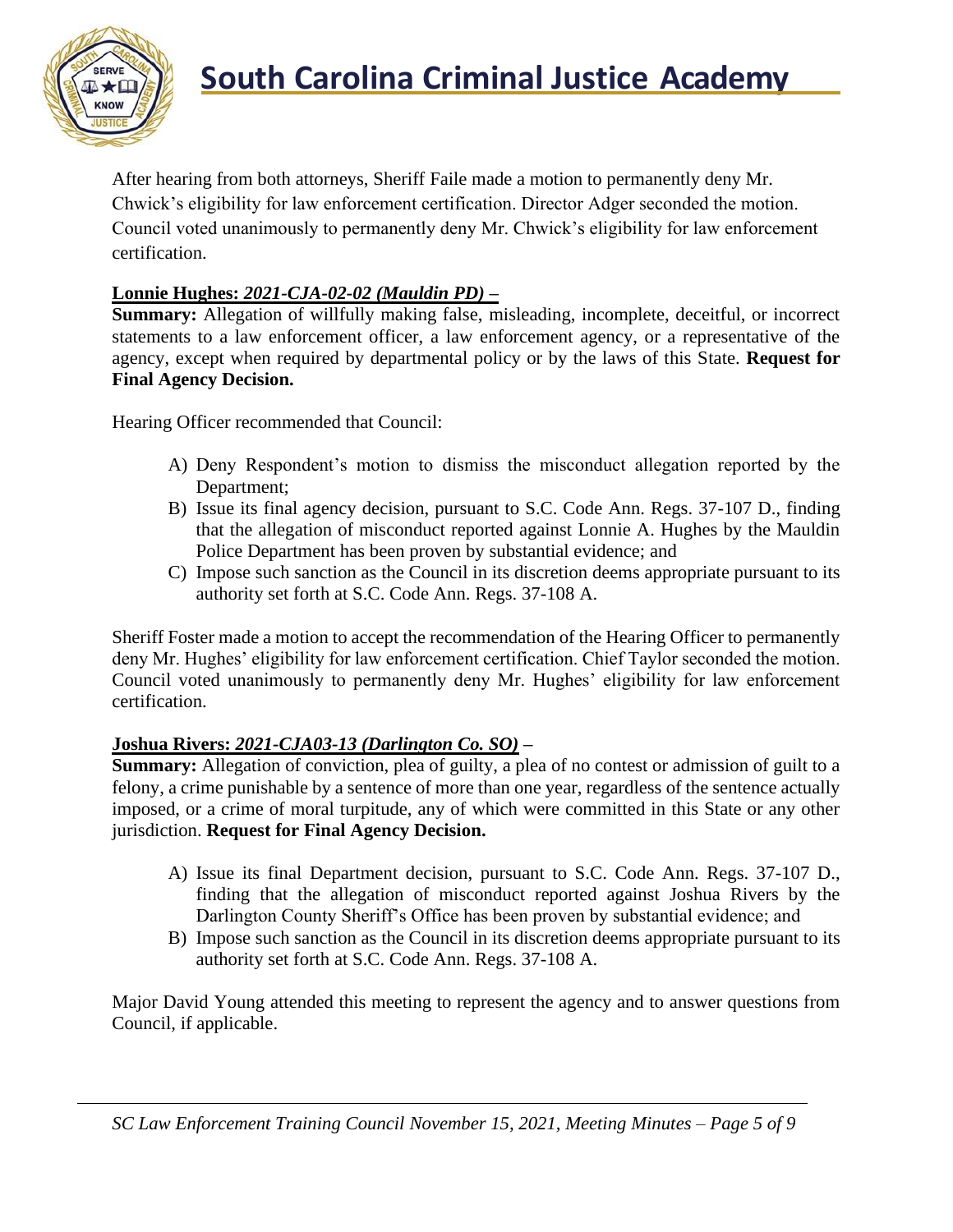

## **South Carolina Criminal Justice Academy**<br>KNOW

After hearing a statement from Major Young, Sheriff Foster made a motion to accept the recommendation of the Hearing Officer to permanently deny Mr. Rivers' eligibility for law enforcement certification. Director Adger seconded the motion. Council voted unanimously to permanently deny Mr. Rivers' eligibility for law enforcement certification.

### **Melanie Darby:** *2021-CJA-03-11 (Goose Creek PD)* **–**

**Summary:** Allegation of conviction, plea of guilty, a plea of no contest or admission of guilt to a felony, a crime punishable by a sentence of more than one year, regardless of the sentence actually imposed, or a crime of moral turpitude, any of which were committed in this State or any other jurisdiction. **Request for Final Agency Decision.**

Hearing Officer recommended that Council:

- A) Issue its final Department decision, pursuant to S.C. Code Ann. Regs. 37-107 D., finding that the allegation of misconduct reported against Melanie Darby by the Department have been proven by substantial evidence; and
- B) Impose such sanction as the Council in its discretion deems appropriate pursuant to its authority set forth at S.C. Code Ann. Regs. 37-108 A.

Attorney JJ Evans attended this meeting to represent Ms. Darby and to answer questions from Council, if applicable.

Ms. Darby attended this meeting to speak on her own behalf and to answer questions from Council, if applicable.

Representing the agency, Chief Roscoe attended this meeting to answer questions from Council, if applicable.

After hearing statements from Mr. Evans, Ms. Darby, and Chief Roscoe, Director Adger made a motion to accept the recommendation of the Hearing Officer to permanently deny Ms. Darby's eligibility for law enforcement certification. Chief Thomas seconded the motion. Council voted unanimously to permanently deny Ms. Darby's eligibility for law enforcement certification. *Please note that Attorney General Wilson abstained from the voting process in this case.*

### **De'Juan Shell:** *2021-CJA-07-05 (Spartanburg PD)* **–**

**Summary:** On August 23, 2021, the South Carolina Law Enforcement Training Council voted to temporarily suspend De'Juan Shell's law enforcement certification, pending the outcome of criminal charges. The South Carolina Criminal Justice Academy received documentation that advised the charges against Mr. Shell had been dismissed. **Request for Reinstatement.**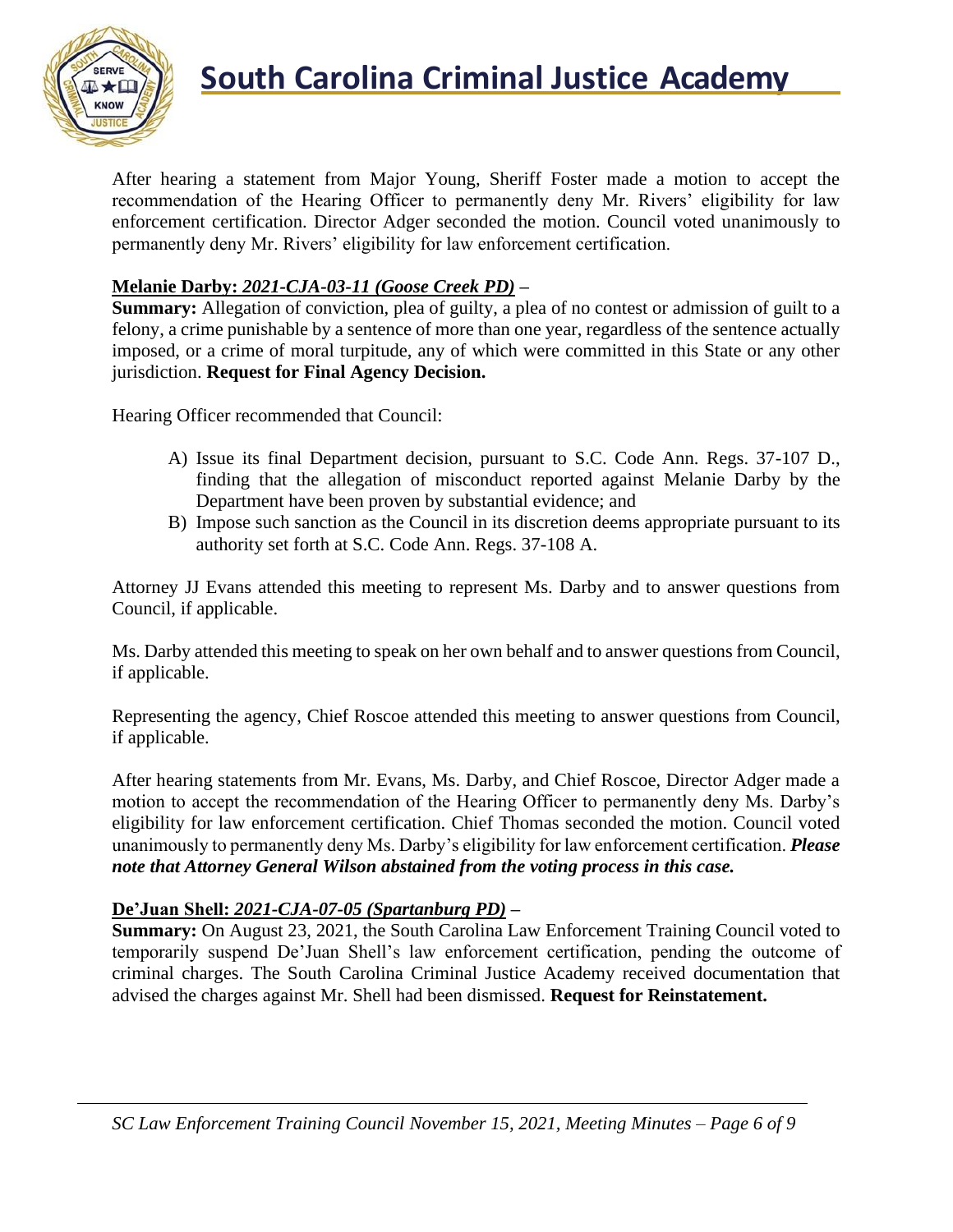

Director Adger made a motion to reinstate Mr. Shell's law enforcement certification. Sheriff Faile seconded the motion. Council voted unanimously to reinstate Mr. Shell's law enforcement certification.

### **Donald Forrester, Jr.:** *2019-CJA-12-09 (SCDNR)* **–**

**Summary:** On January 29, 2020, the South Carolina Law Enforcement Training Council voted to temporarily suspend Donald Forrester's law enforcement certification, pending the outcome of criminal charges. The South Carolina Criminal Justice Academy received documentation that Mr. Forrester was found not guilty by a jury, and the charges against him were ordered to be expunged. **Request for Reinstatement.**

Director Adger made a motion to reinstate Mr. Forrester's law enforcement certification. Director Stirling seconded the motion. Council voted unanimously to reinstate Mr. Forrester's law enforcement certification. *Please note that Sheriff Faile recused himself from the voting process in this case.*

### B. **Director's Comments**

### Director Swindler

Director Swindler stated that there were several items on the agenda for discussion. The topics of Advanced Class 3 officers, a request from S.C. Department of Juvenile Justice, and proposed changes to regulations were items to be discussed.

### **UNFINISHED BUSINESS**

### *Agenda Item 5*

The topic of Advanced Class 3 officers was re-visited at this meeting. Specifically, Council was addressed by Jamie Nelson of the S.C. Litter Control Association who presented questions and concerns regarding Advanced Class 3 officers who perform litter control duties.

Chief Keel, Director Swindler, and James Fennell addressed the questions and concerns of the association and gave clarity regarding training of Advanced Class 3 officers.

At this time during the meeting, Jarrod Bruder of the S.C. Sheriffs Association was given the opportunity to address Council regarding a question pertaining to Advanced 3 officers. However, Mr. Bruder had no questions or comments as he had already spoken to Chief Keel and received the information he needed prior to the meeting.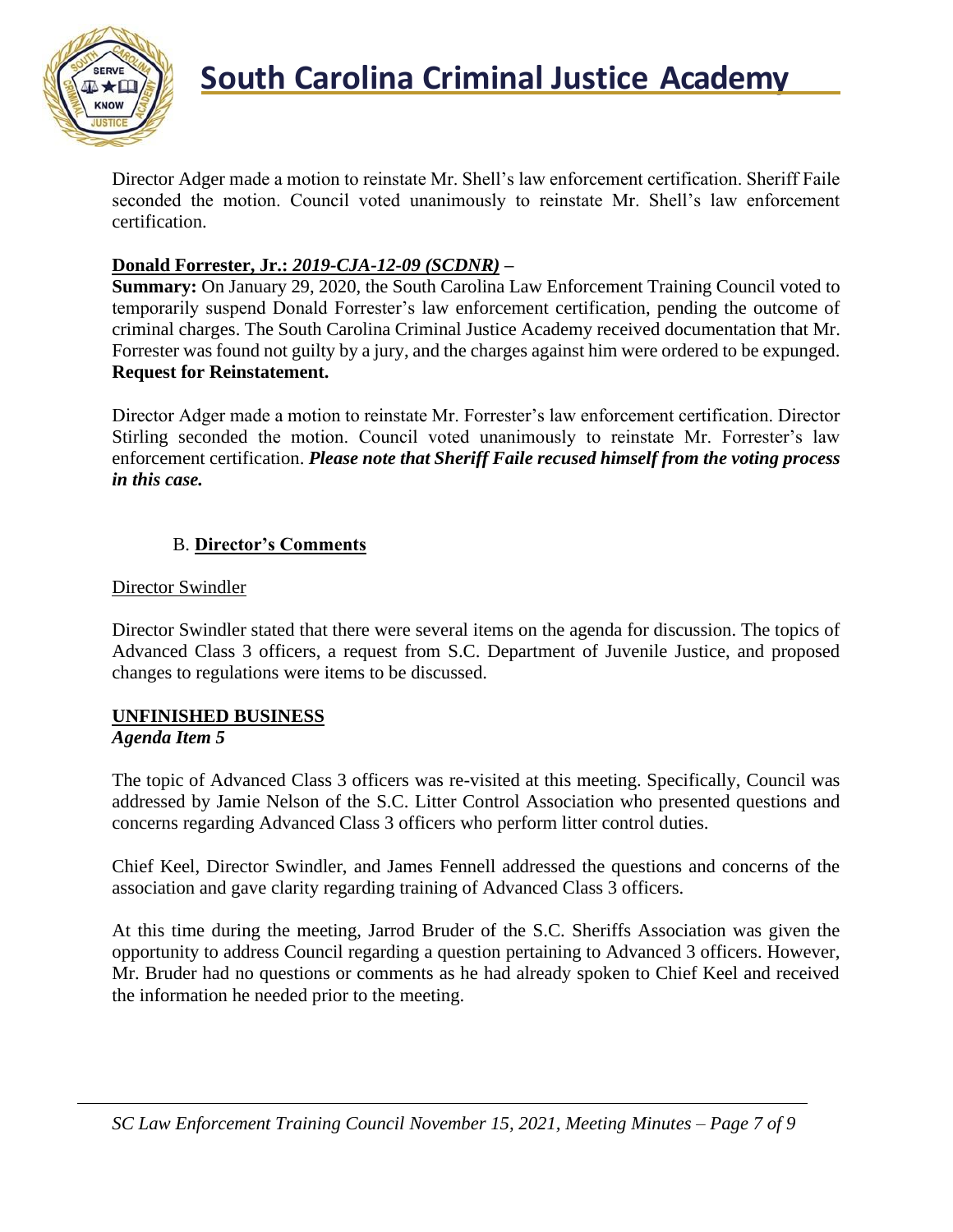

#### **NEW BUSINESS** *Agenda Item 6*

Council was addressed by Acting Director Eden Hendrick and Christine Wallace of the South Carolina Department of Juvenile Justice with a request for their agency to be granted permission to provide juvenile detention center training to detention officers of their agency and any other agency that would like to receive this training.

Director Swindler addressed his concern about the Academy not being notified by SCDJJ when juvenile detention officers were hired in the past. Director Swindler also stated that the Academy was not being notified when SCDJJ juvenile detention officers received and completed training. Acting Director Hendrick and Ms. Wallace addressed these concerns as well as answered questions from Council.

After having questions and concerns satisfactorily answered and addressed, Director Adger made a motion to approve the request made by SCDJJ. Sheriff Faile seconded the motion. Council voted unanimously to approve the request made by SCDJJ regarding the training of their juvenile basic detention officers.

Next, James Fennel requested for Council to go into Executive Session to receive legal advice on proposed regulation changes. Sheriff Faile made a motion to enter into Executive Session, and the motion was seconded by Director Adger. Council entered into Executive Session at 12:06 pm.

At 12:15 pm, Executive Session ended, and the public session reconvened.

Chief Taylor made a motion to adopt the proposed regulation changes. Director Adger seconded the motion. Council voted unanimously to adopt the proposed changes to the following regulations: 37-025, 37-026, 37-101, 37-105, and 37-107.

### **CLOSING REMARKS/AJOURNMENT**

### *Agenda Item 7*

Director Adger made a motion to adjourn the meeting when there were no more comments or remarks.

The meeting was adjourned at 12:18 p.m.